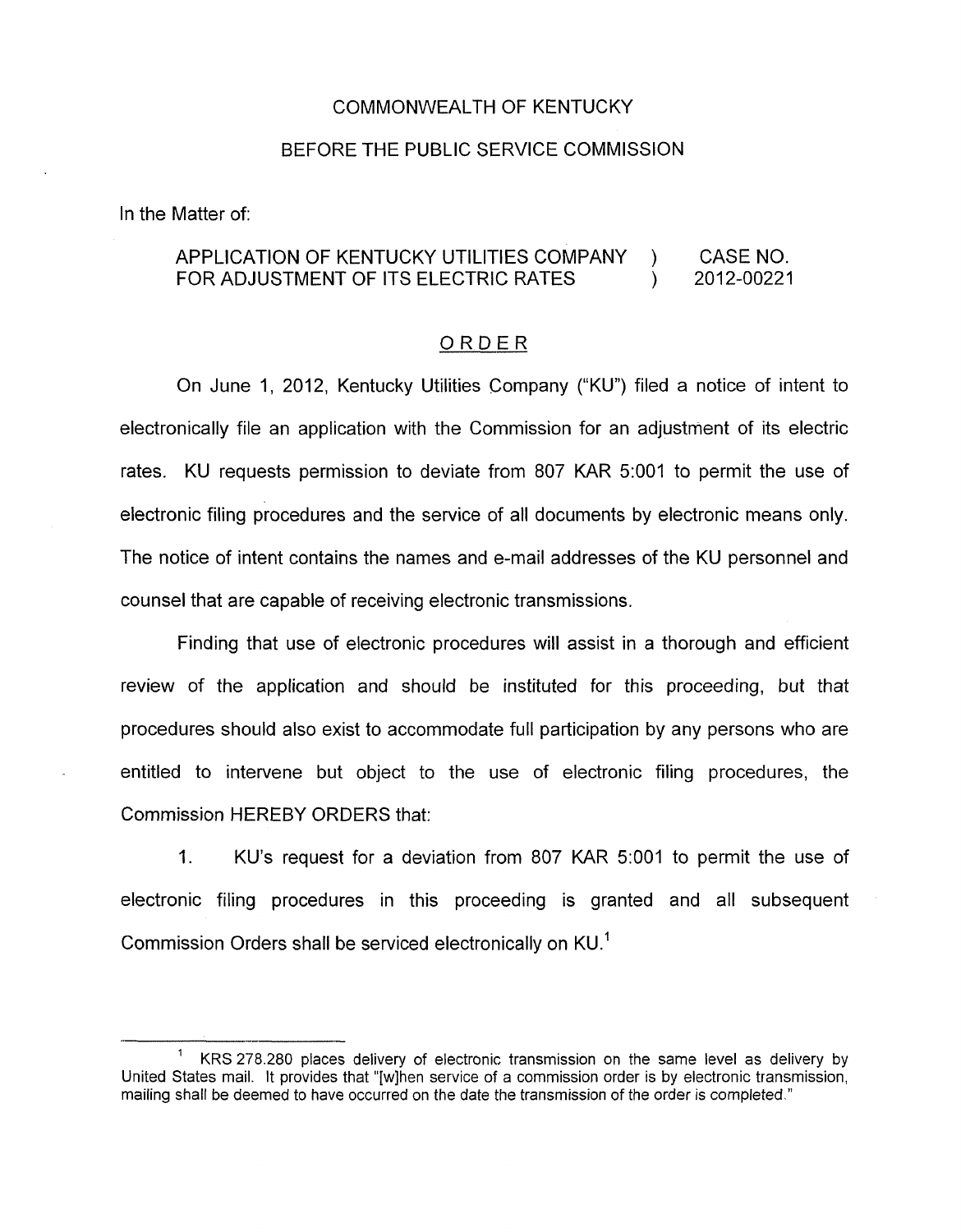2. When a conflict exists between the procedures set forth in 807 KAR 5:OOl and those established in this Order, the parties shall comply with the latter.

**3.** All pleadings, documents, and exhibits shall be filed with the Commission by uploading an electronic version of the document using the Commission's E-Filing System at [https://psc.](https://psc) ky.gov/Security/account/login.aspx. The filing party shall also file one original and one paper copy with the Commission.

**4.** Each file in an electronic submission shall be:

a. In portable document format, except as provided in paragraph 4(f) of this Order;

b. Search-capable;

c. Optimized for viewing on the Internet;

d. Bookmarked to distinguish sections of the pleading or document;

e. Scanned at a resolution of no less than 300 dots per inch, if a scanned document; and

f. If a spreadsheet, in Microsoft Excel format, self-contained, and without any linked references to or macro commands involving external files.

5. All electronic submissions shall include an introductory file in portable document format that is named "Read1st" and that contains:

> a. A general description of the filing;

b. A list of all materials not included in the electronic filing; and

c. A statement attesting that the electronically filed documents are a true representation of the original documents.

-2- Case **No.** 2012-00221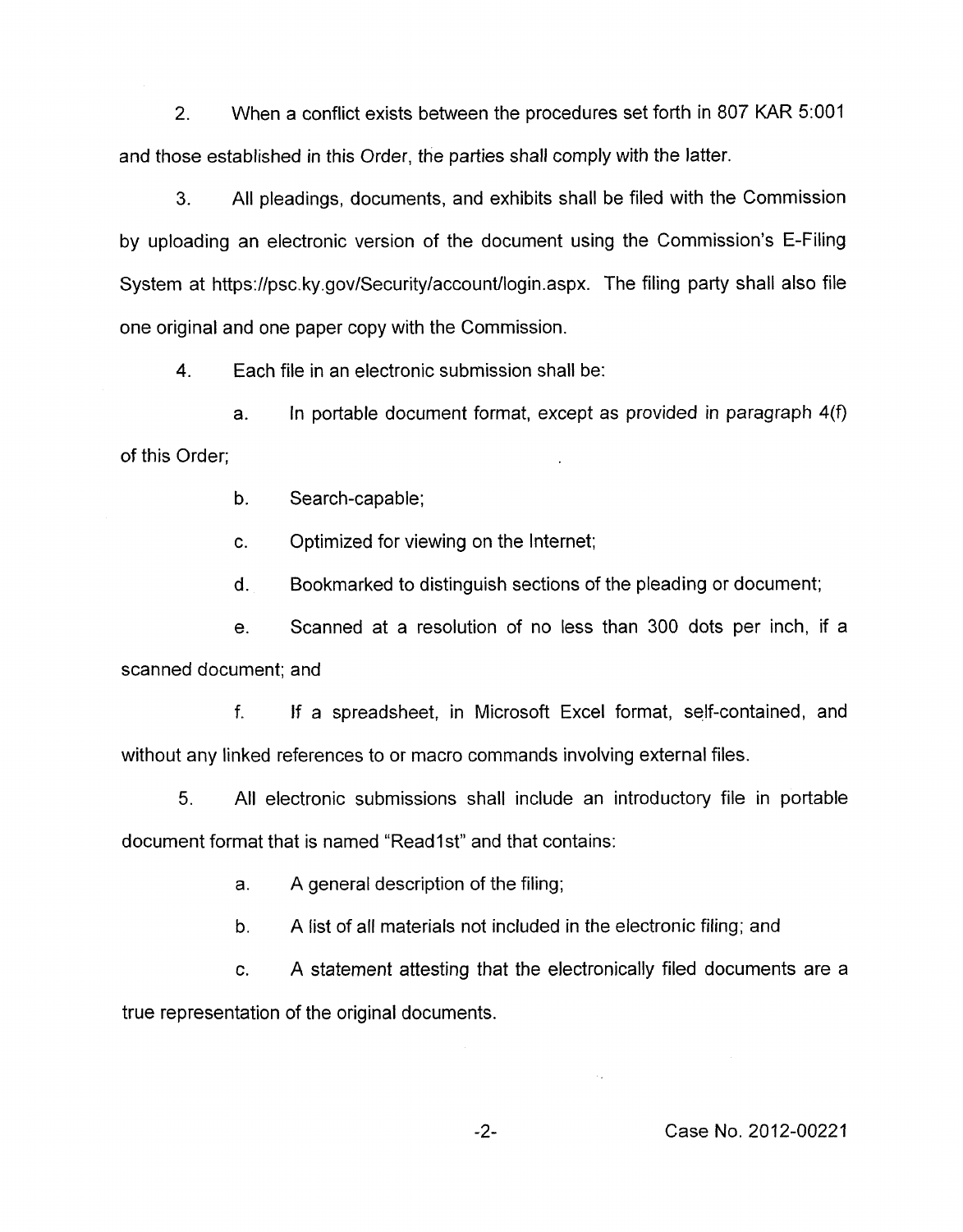6. The "Readlst" file and any other document that normally contains a signature shall contain a signature in the electronically submitted document.

*7.* The electronic version of the cover letter accompanying the paper filing may substitute for a general description.

8. If the electronic submission does not include all documents contained in the paper version (e.g., confidential materials, materials that are too large or bulky to transfer by electronic medium), the absence of these documents shall be noted in the "Read1st" document.

9. 20 files. a. An electronic transmission or uploading session shall not exceed

> b. An individual file shall not exceed 50 megabytes.

c. If a filing party's submission exceeds the limitations established in paragraph 9(a) or 9(b), the filer shall make its electronic submission in two or more consecutive electronic transmissions or uploading sessions.

IO. When filing any document with the Commission, the filing party shall certify that:

a. The electronic version of the filing is a true and accurate copy of each document filed in paper medium;

b. The electronic version of the filing has been transmitted to the Commission; and

c. A copy of the filing in paper medium has been mailed to all parties that the Commission has excused from participation by electronic means.

**-3-** Case No. 2012-00221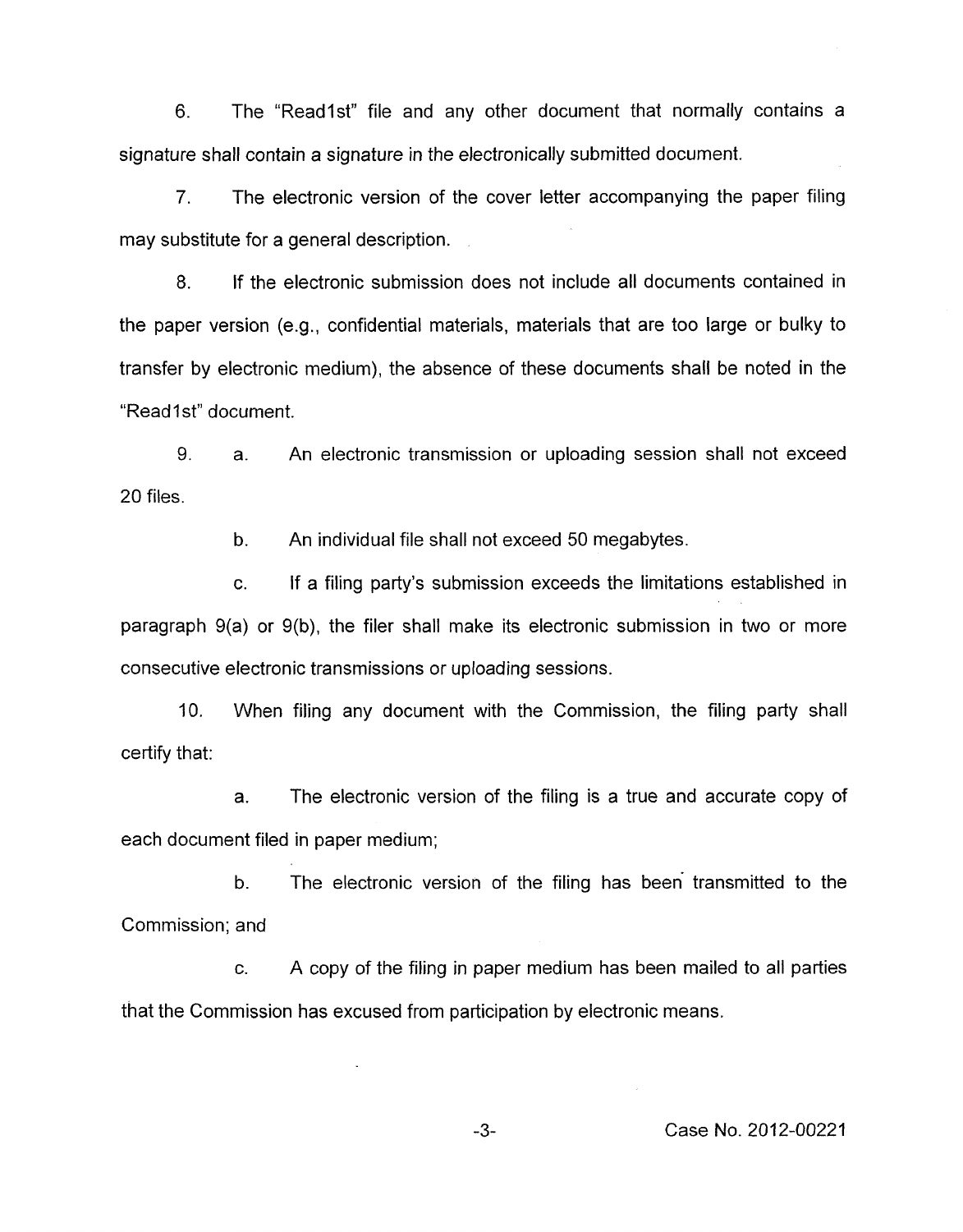11. Upon completion of a party's uploading of an electronic submission, the Commission shall cause an electronic mail message to be sent to all parties of record advising of the electronic submission to the Commission.

12. Upon a party's receipt of this message, it shall be the receiving party's responsibility to access the Commission's electronic file depository at [http://psc.](http://psc)ky.gov/efs/EFS Search.aspx and view or download a copy of the submission.

A document shall be considered timely filed with the Commission if it has been successfully transmitted in electronic medium to the Commission within the time allowed for filing and the original and one copy in paper medium are filed at the Commission's offices no later than the second business day following the electronic filing. 13.

14. When submitting paper copies of electronically submitted documents, the filing party shall attach to the top of the paper submission a paper copy of the electronic mail message from the Commission confirming transmission and receipt of its electronic submission.

15. When submitting documents for which confidential treatment is sought, the filing party shall:

a. Submit an original in paper medium and an electronic copy of the petition requesting confidential treatment and setting forth the grounds pursuant to KRS 61.878 upon which the material should be classified as confidential and a copy of the material with those portions redacted for which confidentiality is sought.

b. Submit a paper copy of the material in question that identifies by underscoring, highlighting with transparent ink, or other reasonable means only those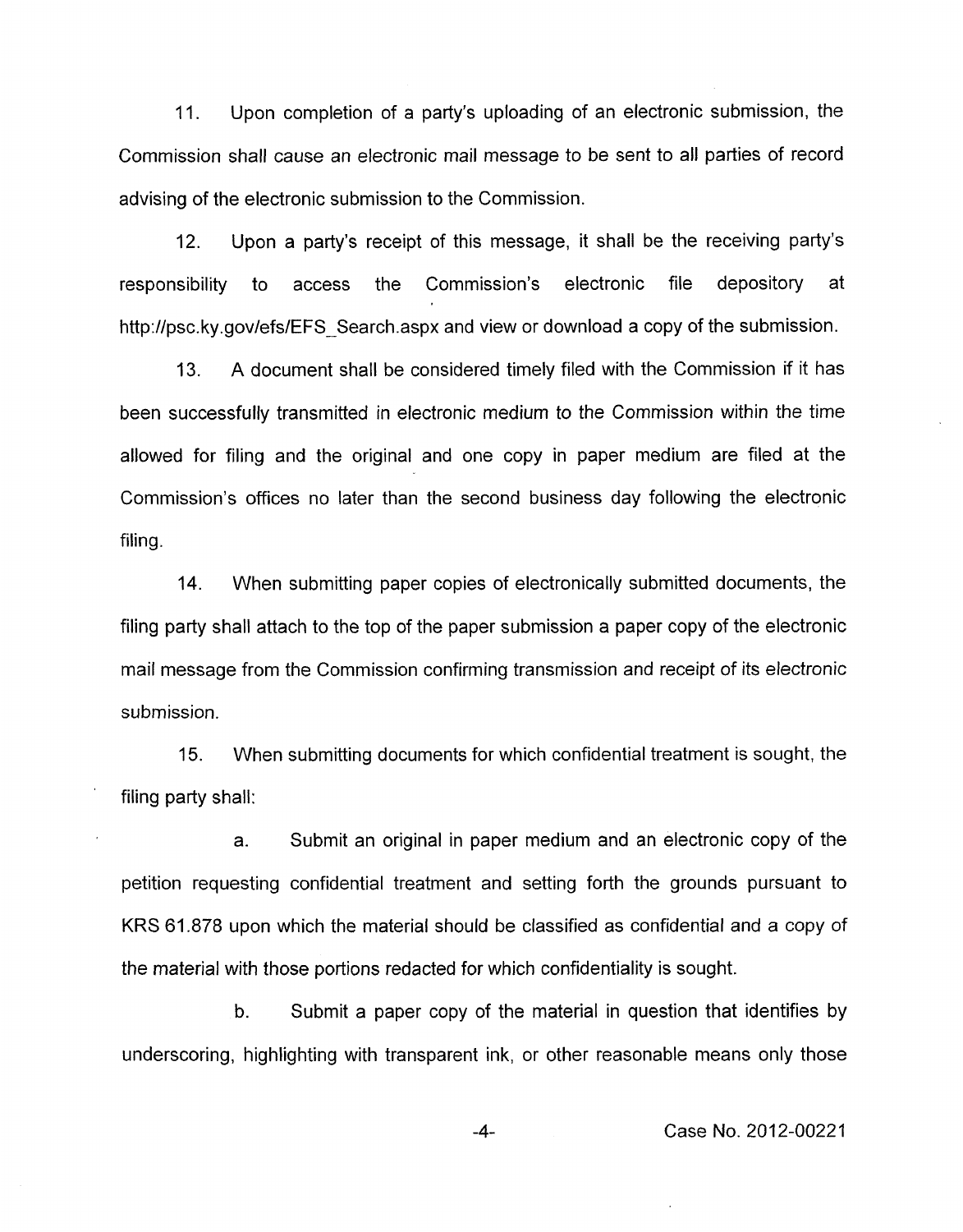portions that would disclose confidential material unless deleted and a CD-ROM containing an electronic version of such material with highlighting.

16. Within five days of the date of this Order, KU shall file a statement as to whether they, or their agents, waive any right to service of Commission Orders by United States mail.

17. Unless it states its objection to the use of electronic filing procedures in its motion for intervention, a party granted leave to intervene in this proceeding shall:

a. Be deemed to have consented to the use of electronic filing procedures and the service of all documents and pleadings, including orders of the Commission, by electronic means; and

b. Within seven days of the date of an Order granting its intervention, file with the Commission a written statement that:

(1) United States mail; and It waives any right to service of Commission orders by

(2) It, or its authorized agent, possesses the facilities to receive electronic transmissions.

18. If a party objects to the use of electronic filing procedures and the Commission determines that good cause exists to excuse that party from the use of electronic filing procedures, service of documents on that party and by that party shall be made in accordance with 807 KAR 5:001.

'Director

**A** By the Commission



Case No. 2012-00221